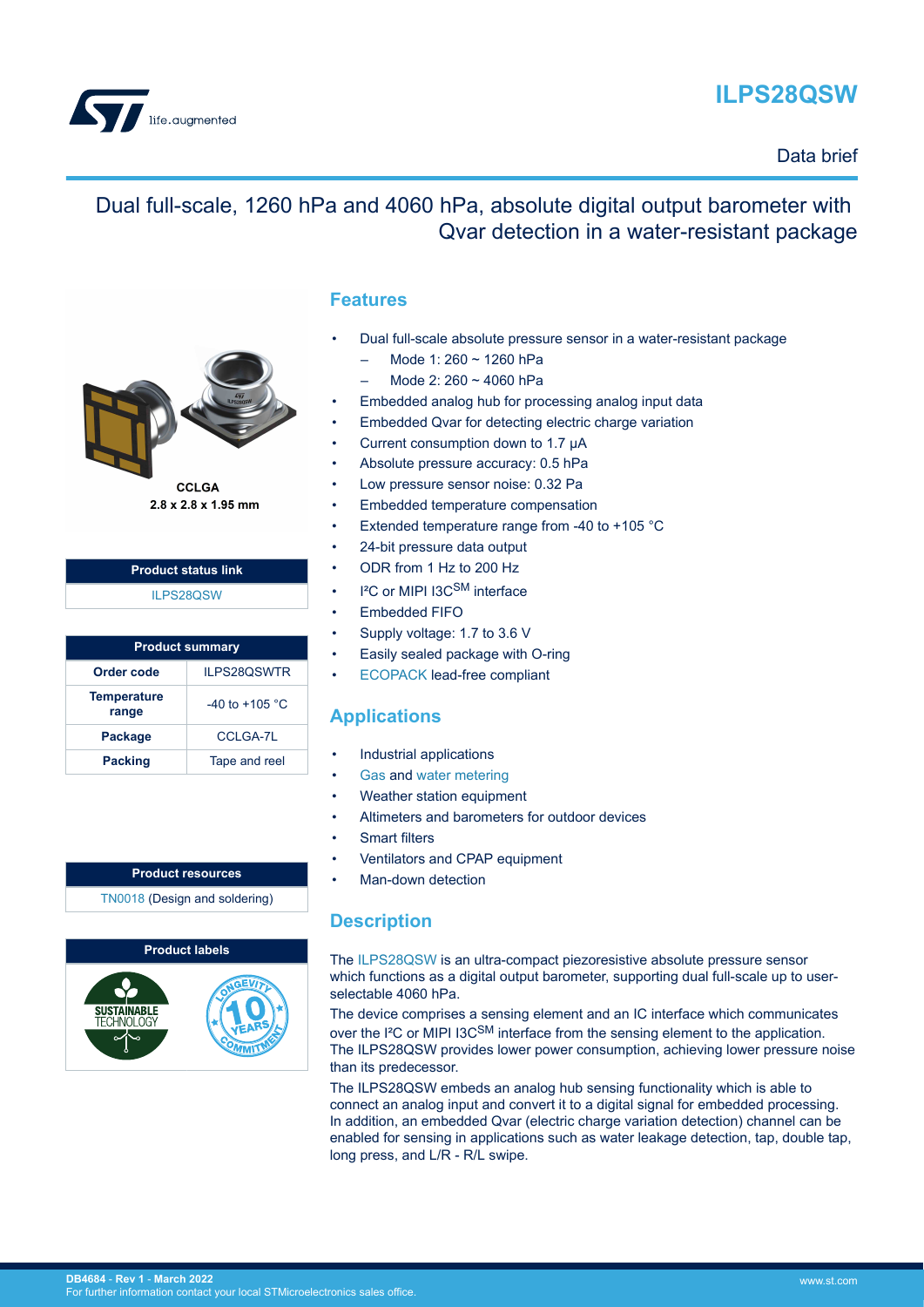The ILPS28QSW is available in a ceramic LGA package with metal lid. It is guaranteed to operate over a temperature range extending from -40 °C to +105 °C. The package is holed to allow external pressure to reach the sensing element. Gel inside the IC protects the electrical components from water and the metal cap is, optionally, connected to ground or left floating electrically in the application PCB layout. The connection of the metal cap is determined according to the customer's target application.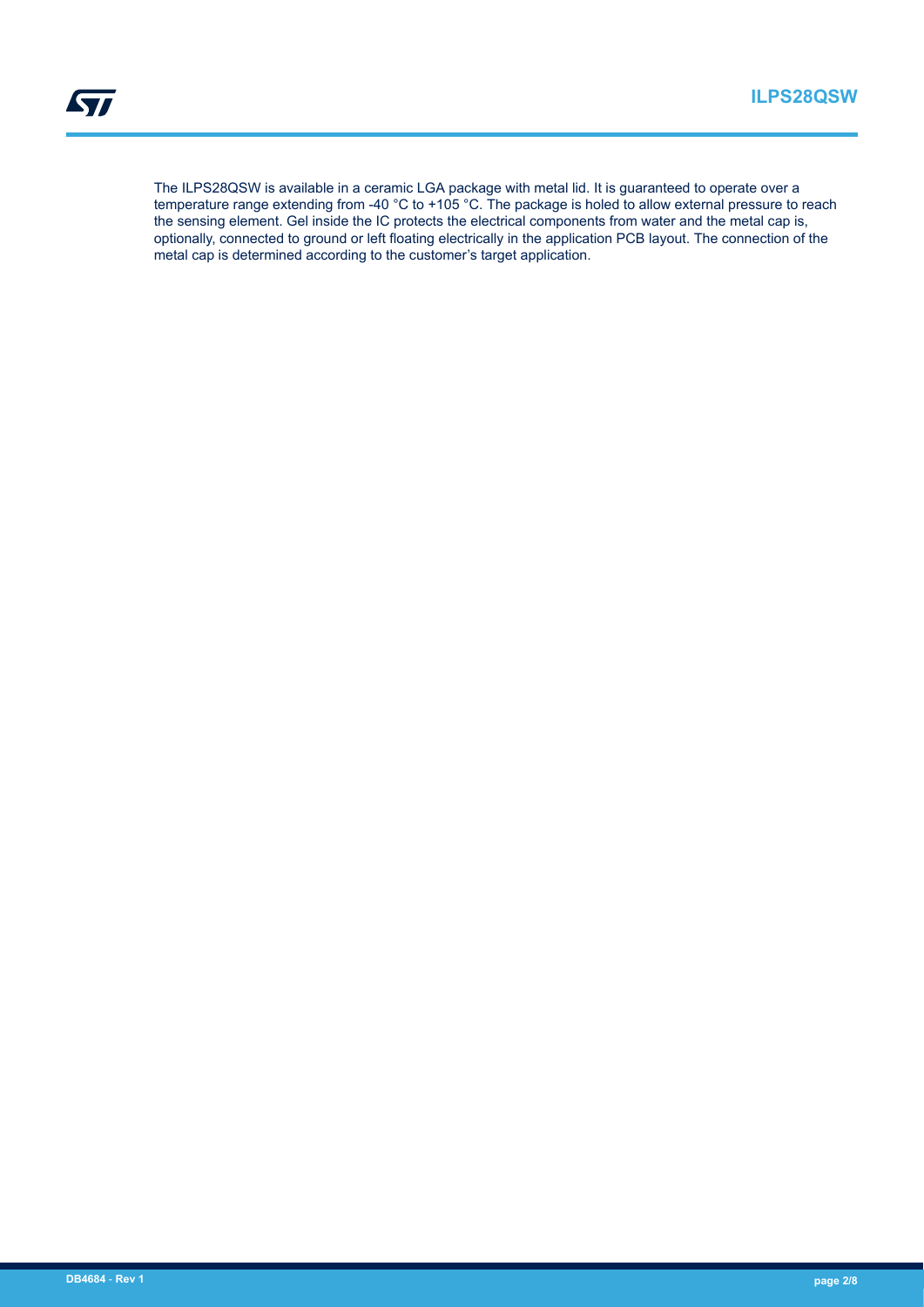<span id="page-2-0"></span>

# **1 Block diagrams**





#### **Figure 2. Digital logic**

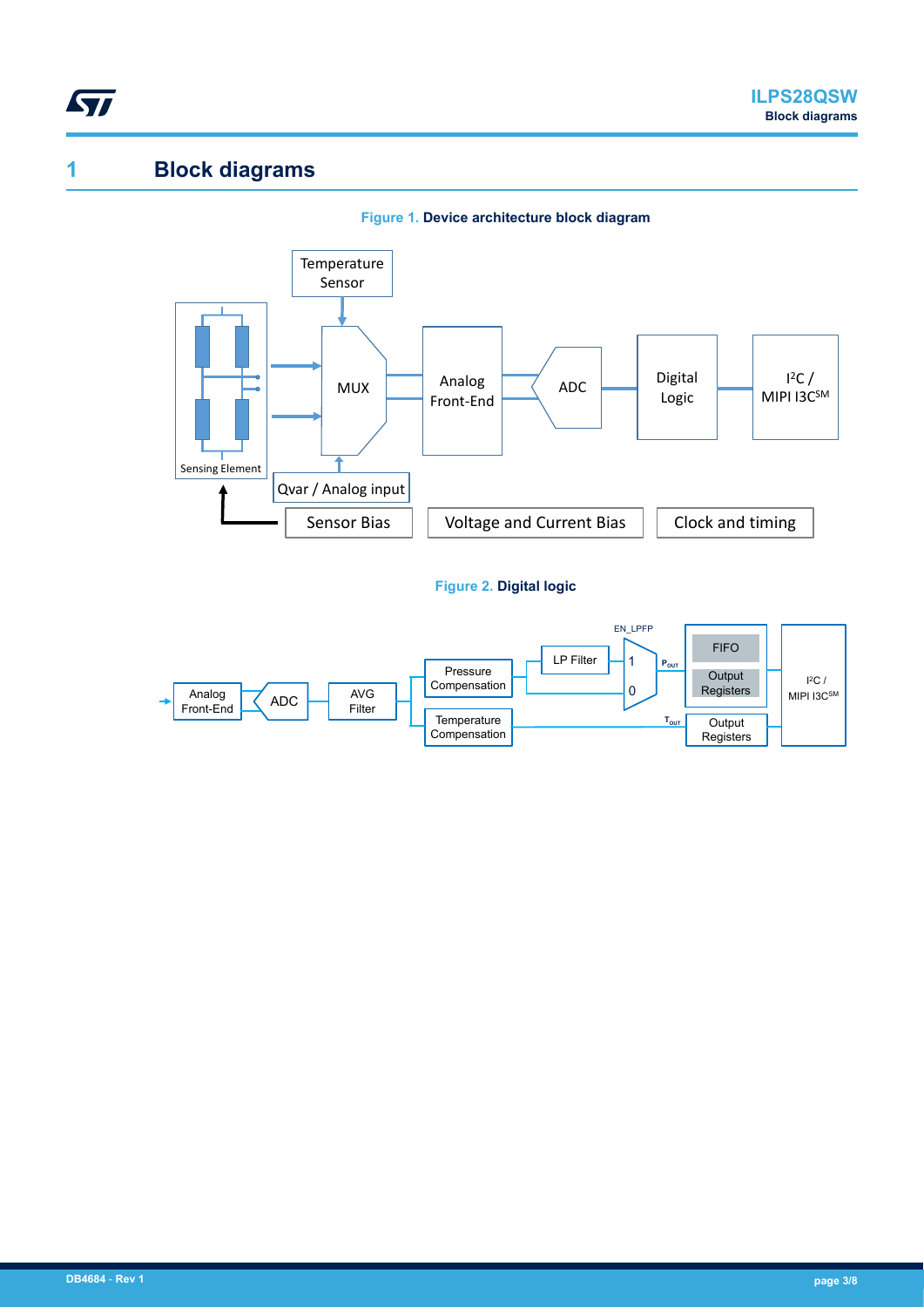# **2 Pin description**

<span id="page-3-0"></span>ST



## **Figure 3. Pin connections (bottom view)**

#### **Table 1. Pin description**

| Pin number    | <b>Name</b> | <b>Function</b>                                              |
|---------------|-------------|--------------------------------------------------------------|
|               | <b>SDA</b>  | I <sup>2</sup> C / MIPI I3C <sup>SM</sup> serial data (SDA)  |
| $\mathcal{P}$ | AH1/QVAR1   | Connect to GND if analog input / Qvar sensing is not needed. |
| 3             | <b>SCL</b>  | I <sup>2</sup> C / MIPI I3C <sup>SM</sup> serial clock (SCL) |
| 4             | AH2/QVAR2   | Connect to GND if analog input / Qvar sensing is not needed. |
| 5             | <b>GND</b>  | 0 V supply                                                   |
| 6             | <b>VDD</b>  | Power supply                                                 |
|               | PAD2LID     | Pad connection to metal lid                                  |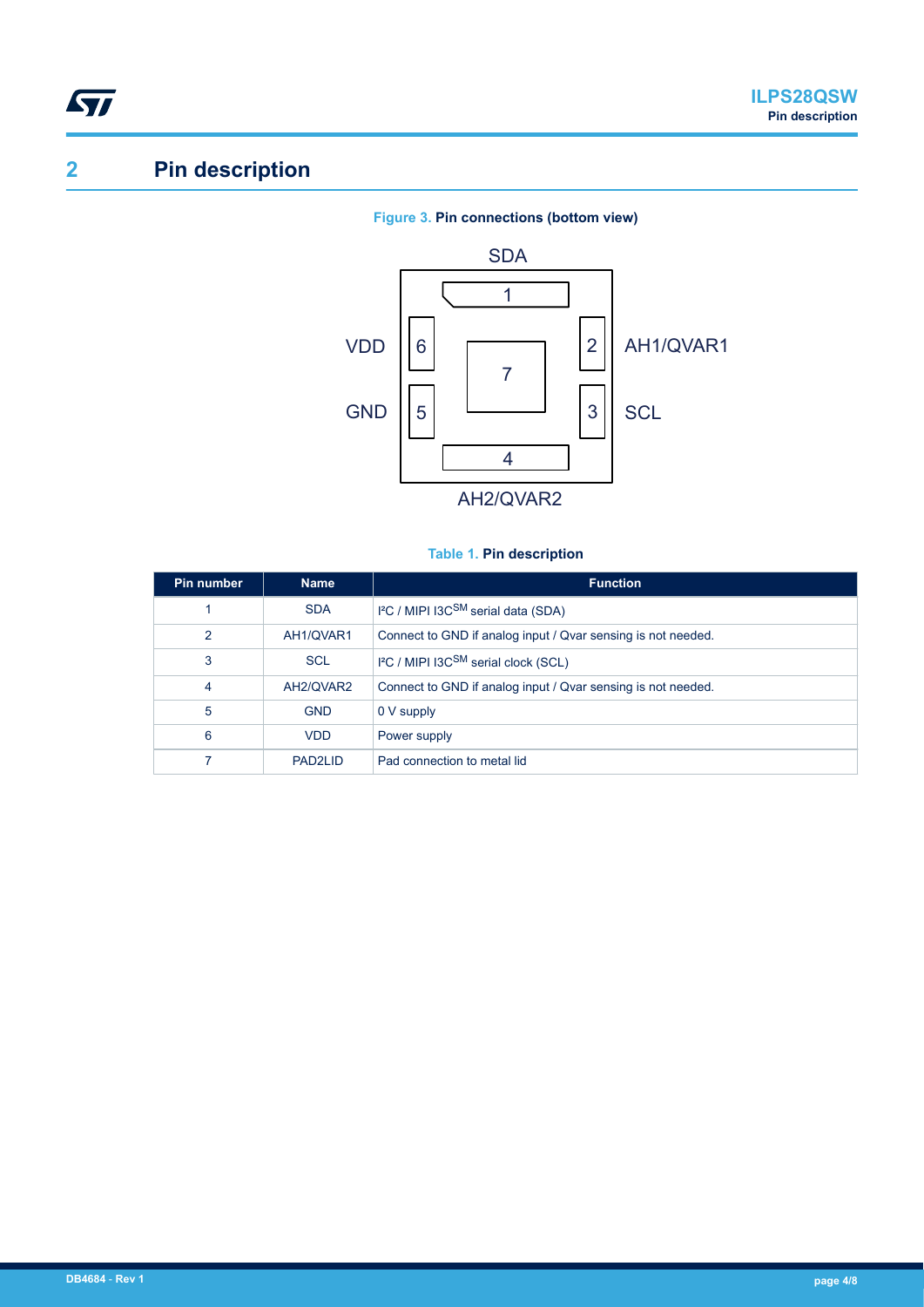<span id="page-4-0"></span>ST

# **3 Package information**

In order to meet environmental requirements, ST offers these devices in different grades of [ECOPACK](https://www.st.com/ecopack) packages, depending on their level of environmental compliance. ECOPACK specifications, grade definitions and product status are available at: [www.st.com.](http://www.st.com) ECOPACK is an ST trademark.

## **3.1 CCLGA-7L package information**

**Figure 4. CCLGA-7L (2.8 x 2.8 x 1.95 mm typ.) package outline and mechanical dimensions**





Dimensions arein millimeter unless otherwise specified General Tolerance is +/ -0.10mm unless otherwise specified

#### **OUTER DIMENSIONS**

| <b>ITEM</b>  | <b>DIMENSION [mm]</b> | <b>TOLERANCE ImmV</b> |
|--------------|-----------------------|-----------------------|
| Length $[L]$ | റ റ<br>2.C            | ±0.15                 |
| Width IWI    |                       | ±0.15                 |
| Height [H]   | 2.1 MAX               |                       |

DM00688938\_2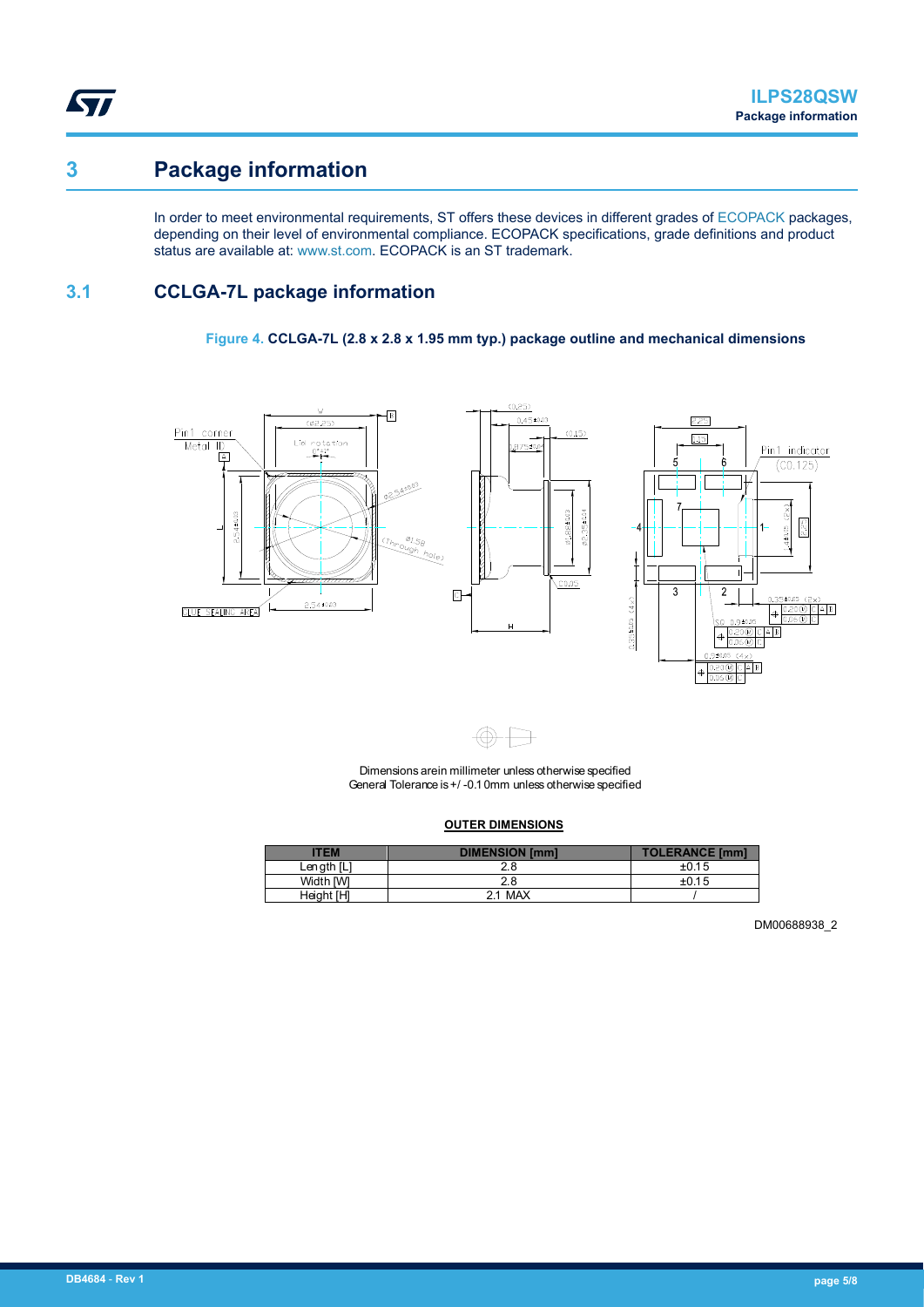## <span id="page-5-0"></span>**Revision history**

#### **Table 2. Document revision history**

| <b>Date</b> | <b>Version</b> | Changes         |
|-------------|----------------|-----------------|
| 03-Mar-2022 |                | Initial release |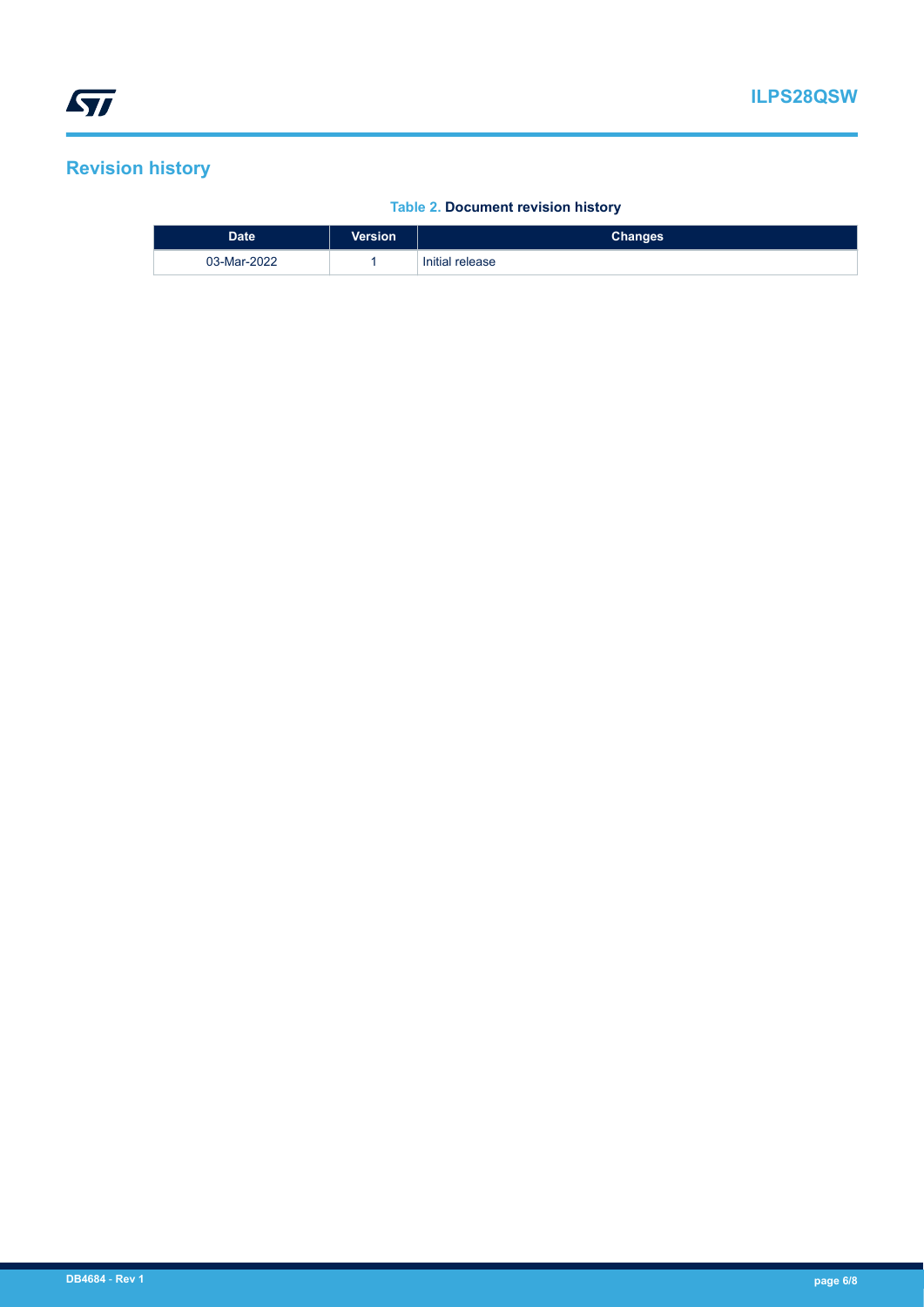

## **Contents**